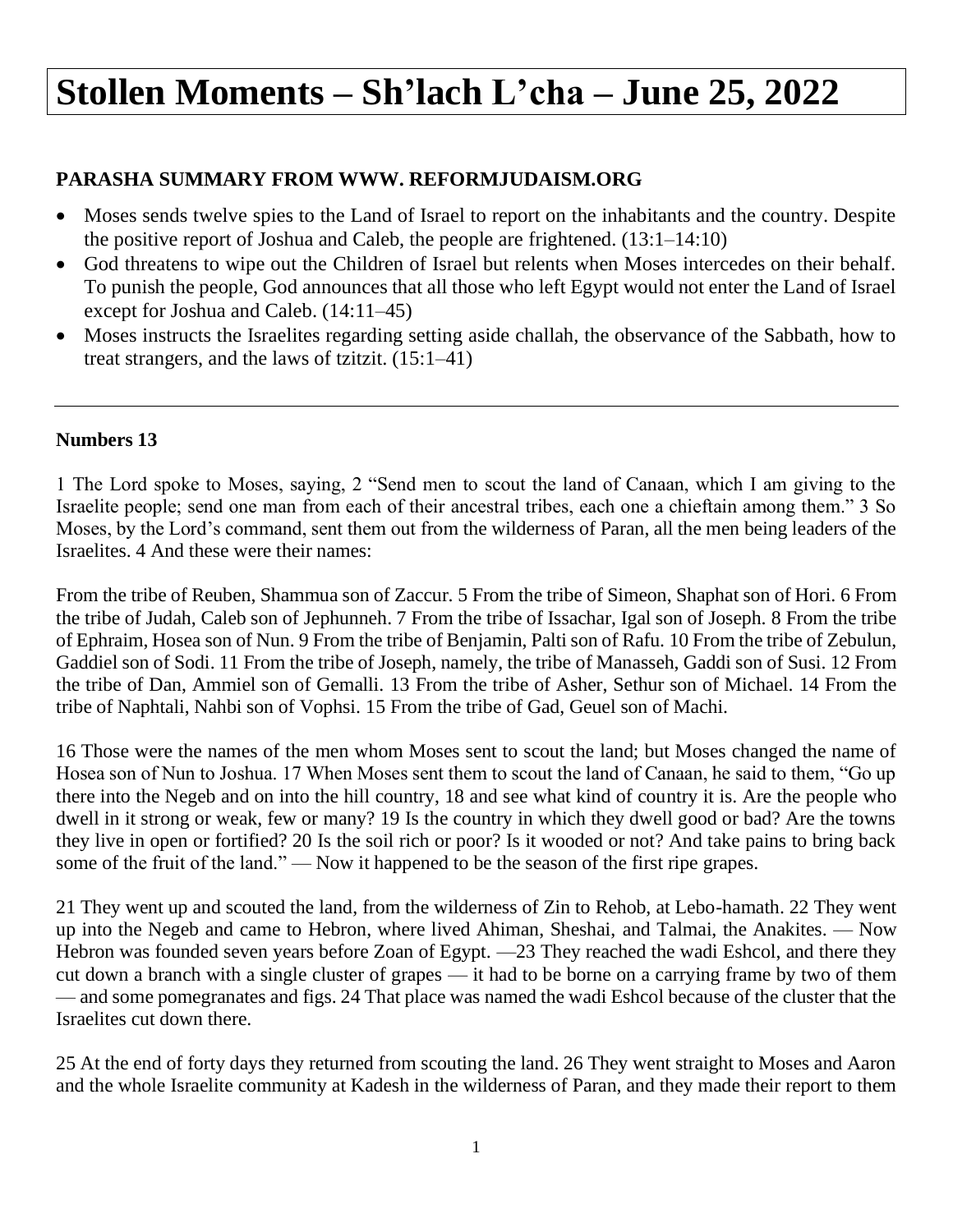and to the whole community, as they showed them the fruit of the land. 27 This is what they told him: "We came to the land you sent us to; it does indeed flow with milk and honey, and this is its fruit. 28 However, the people who inhabit the country are powerful, and the cities are fortified and very large; moreover, we saw the Anakites there. 29 Amalekites dwell in the Negeb region; Hittites, Jebusites, and Amorites inhabit the hill country; and Canaanites dwell by the Sea and along the Jordan."

30 Caleb hushed the people before Moses and said, "Let us by all means go up, and we shall gain possession of it, for we shall surely overcome it." 31 But the men who had gone up with him said, "We cannot attack that people, for it is stronger than we." 32 Thus they spread calumnies among the Israelites about the land they had scouted, saying, "The country that we traversed and scouted is one that devours its settlers. All the people that we saw in it are men of great size; 33 we saw the Nephilim there — the Anakites are part of the Nephilim — and we looked like grasshoppers to ourselves, and so we must have looked to them."

## **Numbers 14**

1 The whole community broke into loud cries, and the people wept that night. 2 All the Israelites railed against Moses and Aaron. "If only we had died in the land of Egypt," the whole community shouted at them, "or if only we might die in this wilderness! 3 Why is the Lord taking us to that land to fall by the sword? Our wives and children will be carried off! It would be better for us to go back to Egypt!" 4 And they said to one another, "Let us head back for Egypt."

5 Then Moses and Aaron fell on their faces before all the assembled congregation of the Israelites. 6 And Joshua son of Nun and Caleb son of Jephunneh, of those who had scouted the land, rent their clothes 7 and exhorted the whole Israelite community: "The land that we traversed and scouted is an exceedingly good land. 8 If the Lord is pleased with us, He will bring us into that land, a land that flows with milk and honey, and give it to us; 9 only you must not rebel against the Lord. Have no fear then of the people of the country, for they are our prey: their protection has departed from them, but the Lord is with us. Have no fear of them!" 10 As the whole community threatened to pelt them with stones, the Presence of the Lord appeared in the Tent of Meeting to all the Israelites.

Ramban on Numbers 13:2:1

Moses acquiesced to them to satisfy their desire, and when he said "I approved of the plan" (Deut. 1:23) what he means is, "I put up with this bad idea and instructed that it should be done. Here in our passage, God's telling him to "send scouts" is akin to what what God stated in Samuel (1 Sam. 8:7): "Listen to the People to all that they say to you; for it is not you that they have rejected, but it is Me that they have rejected from reigning over them." Notice that these men were not specified by names according to the Word of God as they were in chapters 1 or 34; for with the commandment of God – no mishap may befall its followers, and "the keeper of a commandment shall know no evil outcome" (Ecclesiastes 8:5); but God merely commanded Moses that the scouts should be made up of one of the leaders of each tribe. It was Moses who selected and sent them; they brought the disaster on themselves.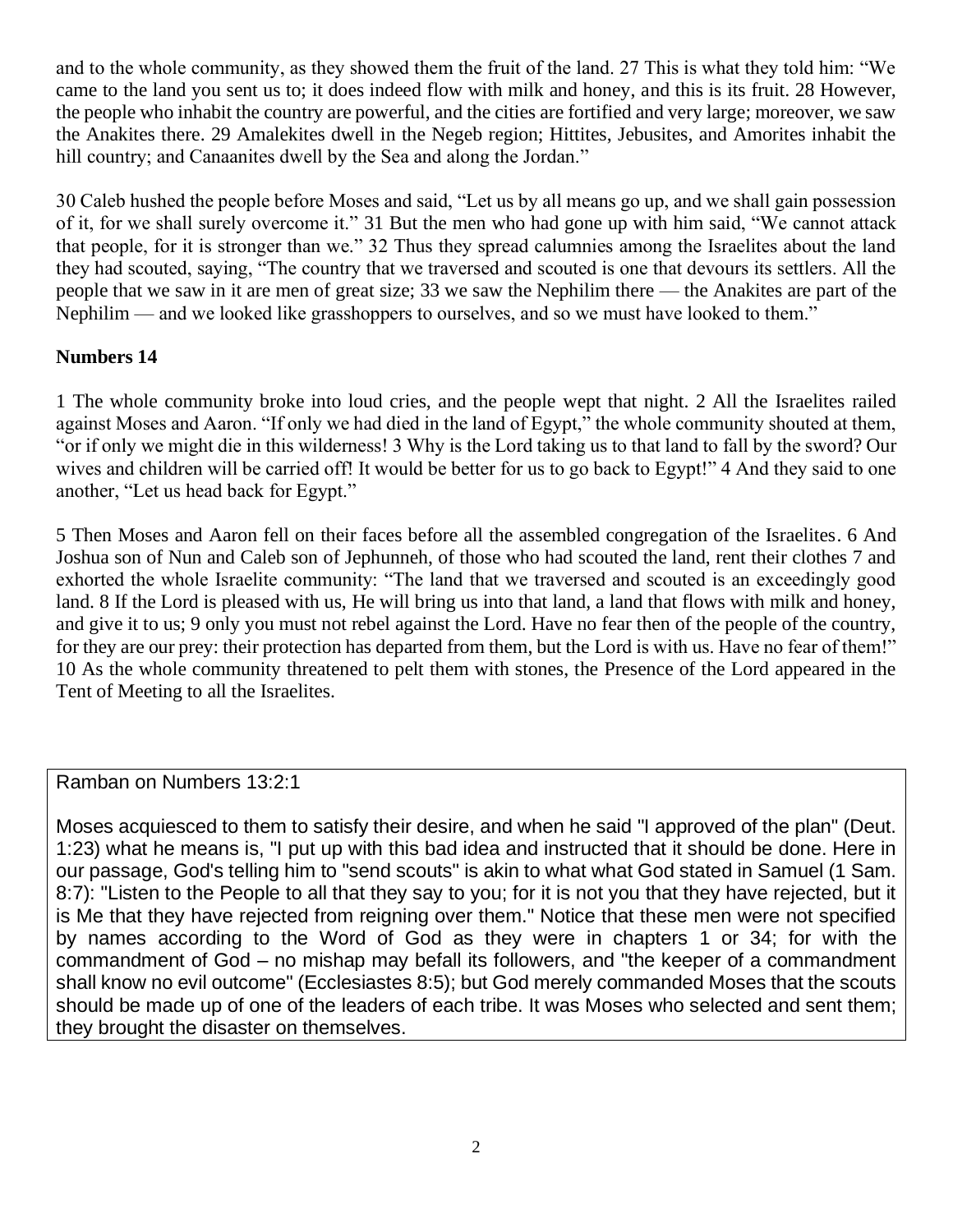Rashi on Numbers 13:2:2

2) לך שלח SEND THEE (more lit., for thyself) — i.e. according to your own judgement: I do not command you, but if you wish to do so send them. — God said this because the Israelites came to Moses and said. "We will send men before us etc.", as it is said, (Deuteronomy 1:22): "And you approached me, all of you, [saying, We will send men, etc.]", and Moses took counsel with the Shechinah (the Lord), whereupon He said to them, I have told them long ago that it (the land) is good, as it is said, (Exodus 3:17): "I will bring you up out of the affliction of Egypt … [unto a land flowing with milk and honey]". By their lives! I swear that I will give them now an opportunity to fall into error through the statements of the spies, so that they should not come into possession of it (the land) (Sotah 34b; cf. also Rashi on Sotah 34b:8 מדעתך and Midrash Tanchuma, Sh'lach 5).

Rashi on Numbers 13:6

 וגו׳ להושע משה ויקרא AND MOSES CALLED HOSHEA [THE SON OF NUN JEHOSHUA] — By giving him this name יהושע which is a compound of יה and יהושע "God may save", he in effect prayed for him: "May God save you from the evil counsel of the spies" (Sotah 34b).

Sforno on Numbers 13:6

יהושע נון בן להושע שה מ ויקרא, the Torah means that this man was known as a man of valour by the name of Hosheah among the members of his tribe. The fact that he has been referred to as "Joshua" already in Numbers 11,28 is because in his capacity as Moses' personal valet Moses had changed his name in the form of a prayer asking that he be the instrument of his own salvation and that of others.

Sforno on Numbers 13:27

וגם זבת חלב ודבש היא; not only is it a good land, but it deserves the superlative "a land flowing with milk and honey." The land yields its bounty without man having to engage in backbreaking labour. It produces abundantly in all areas of agriculture and cattle breeding.